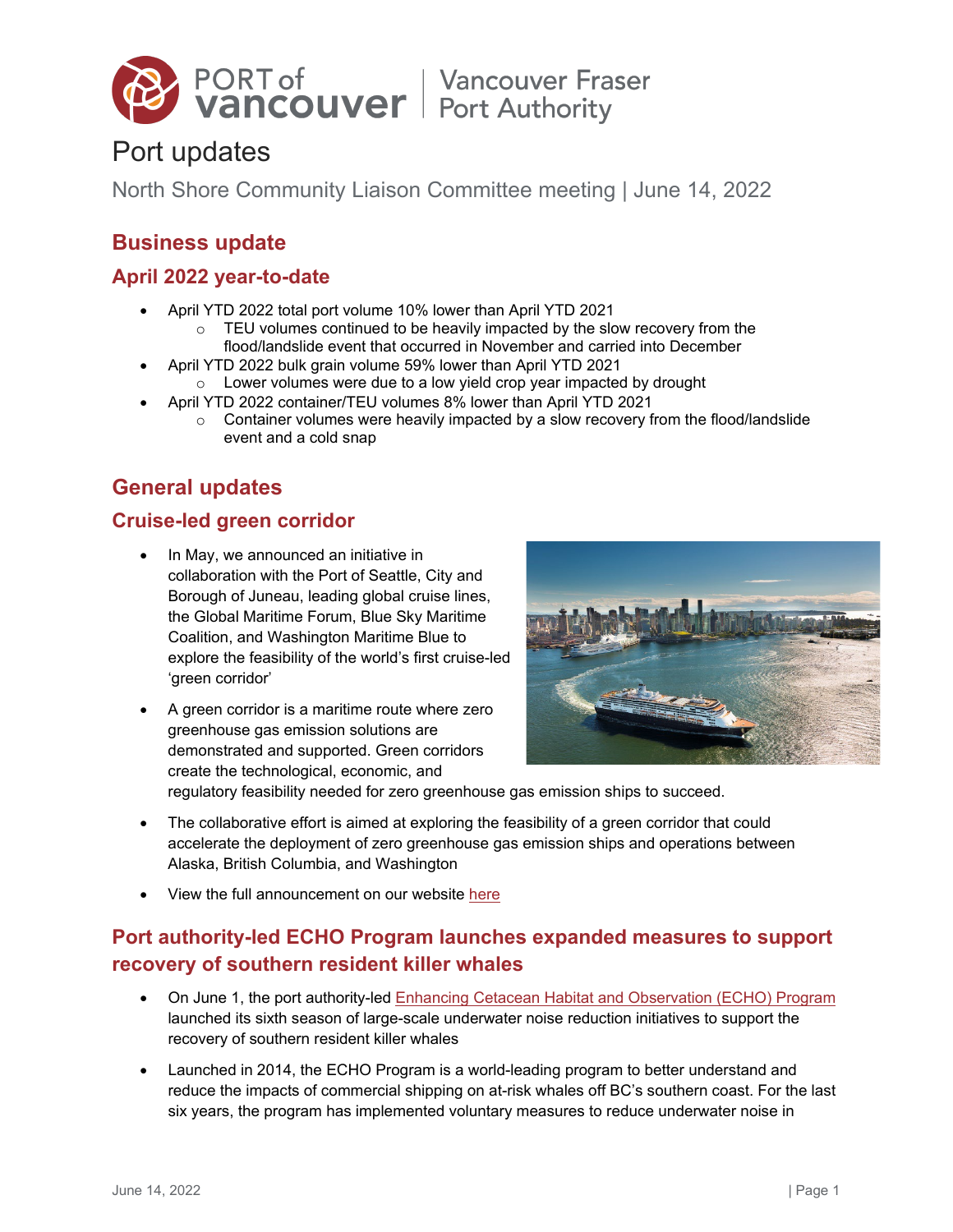southern resident killer whale critical habitat, in collaboration with government agencies, the marine transportation industry, Indigenous communities, and environmental groups.

- This year, the ECHO Program is coordinating three large-scale measures to reduce underwater noise across nearly 80 nautical miles of the Salish Sea, with the goal of creating a quieter underwater environment for whales to hunt, navigate, and communicate in. New in 2022, the program has expanded its ship slowdown at Swiftsure Bank to include both the inbound and outbound shipping lanes, which overlap with a known southern resident killer whale foraging area. These expanded measures across both Canadian and U.S. waters could not have been achieved without the collaboration of many from across Indigenous communities, government agencies, the marine transportation industry, and environmental groups in Canada and the U.S.
- For more information:
	- **[ECHO Program](https://www.portvancouver.com/news-and-media/news/port-authority-led-echo-program-launches-expanded-measures-to-support-recovery-of-southern-resident-killer-whales/)**
	- [Map of ECHO Program's seasonal voluntary measures](https://www.portvancouver.com/wp-content/uploads/2022/06/ECHO-Program-2022-voluntary-initiatives.png)
	- [List of participating marine transportation organizations](https://www.portvancouver.com/environmental-protection-at-the-port-of-vancouver/maintaining-healthy-ecosystems-throughout-our-jurisdiction/echo-program/projects/thankyou/)
	- View the full announcement [here](https://www.portvancouver.com/news-and-media/news/port-authority-led-echo-program-launches-expanded-measures-to-support-recovery-of-southern-resident-killer-whales/)

# **Port authority announces winners of Blue Circle Awards for environmental stewardship**

- The port authority's Blue Circle Awards recognize shipping companies and terminal operators that go above and beyond to reduce emissions and conserve energy through the port authority's **[EcoAction](https://www.portvancouver.com/environmental-protection-at-the-port-of-vancouver/climate-action-at-the-port-of-vancouver/ecoaction-program/) and [Energy Action](https://www.portvancouver.com/environmental-protection-at-the-port-of-vancouver/climate-action-at-the-port-of-vancouver/energy-action-initiative/)** programs
- Eleven shipping lines and four coastal marine operators recognized for outstanding efforts to conserve energy and reduce emissions at the Port of Vancouver



- Since 2007, the EcoAction program has provided discounts of up to 47% off harbour dues for shipping lines that take measures to reduce their environmental footprint. To date, the EcoAction program has encouraged shipping lines to make investments that reduce greenhouse gases, air contaminants, and underwater noise. In 2021, more than 650 vessels were awarded an EcoAction discount for meeting criteria such as being shore power-equipped, using noise-quieting technologies, and receiving third-party environmental designations
- View the full announcement [here](https://www.portvancouver.com/news-and-media/news/port-authority-announces-winners-of-blue-circle-awards-for-environmental-stewardship/)

### **Burnaby rail corridor improvements complete, improving access to North Shore port terminals**

- Last month, the port authority, CN and the City of Burnaby announced the completion of rail upgrades in Burnaby, as part of the Burnaby Rail Corridor Improvements Project
- This important project milestone will allow for more fluid rail movement to port terminals in North Vancouver. The completed rail improvements have reduced the amount of time by half that trains wait in Burnaby for the tunnel to vent
- About 65% of rail traffic through Burnaby goes to the North Shore, so these improvements will result in more trains per hour able to deliver goods to port terminals for export and will reduce train idling in Burnaby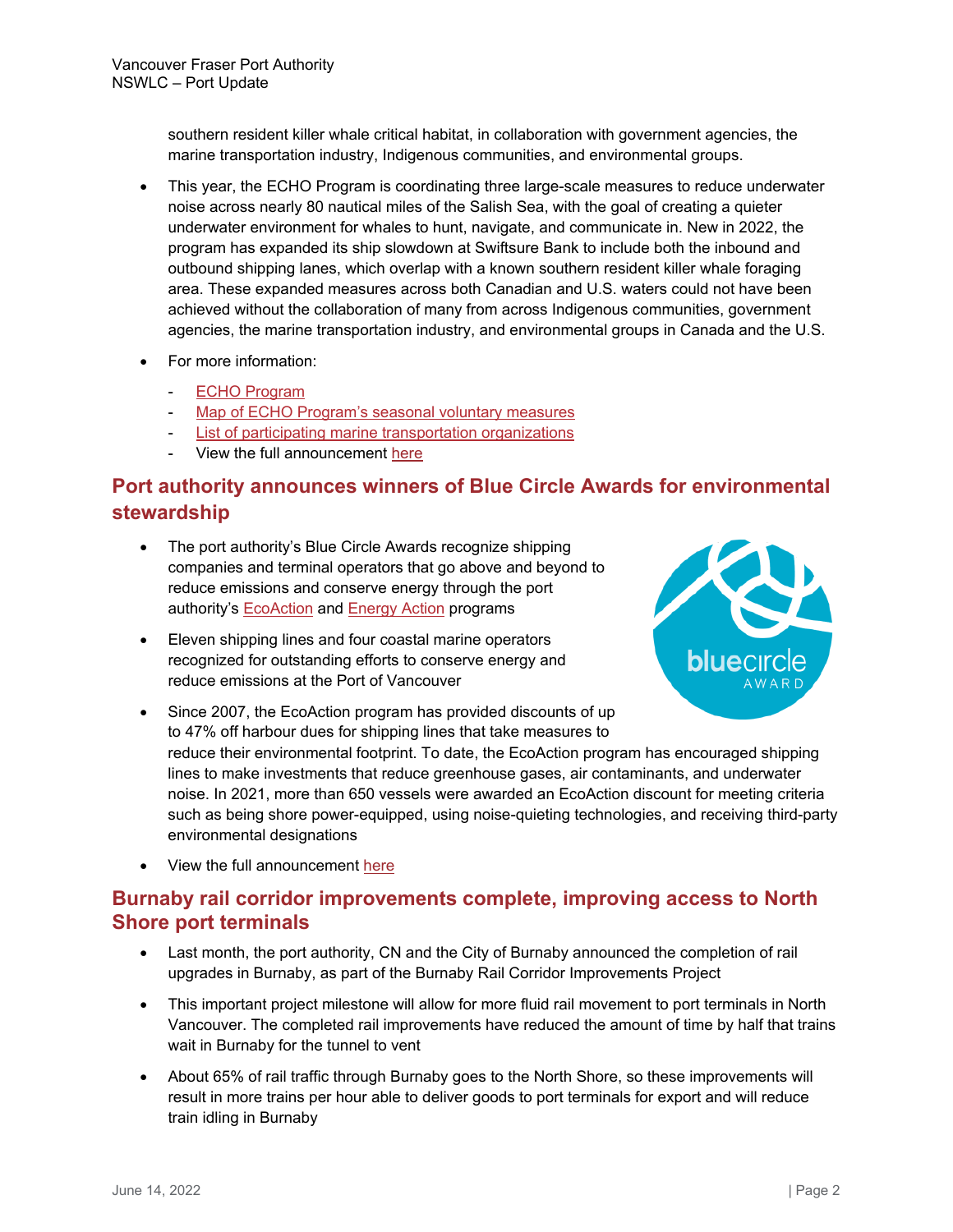- For more information:
	- View the full announcement [here](https://www.portvancouver.com/news-and-media/news/burnaby-rail-corridor-improvements-complete-improving-access-to-north-shore-port-terminals/)
	- Visit: [Burnaby Rail Corridor Improvements Project/Holdom Overpass | Port of Vancouver](https://www.portvancouver.com/projects/road-and-rail/burnaby-rail-corridor-upgrades/)  [\(portvancouver.com\)](https://www.portvancouver.com/projects/road-and-rail/burnaby-rail-corridor-upgrades/)
	- For questions about the rail components, please email CN at [contact@CN.ca](mailto:contact@CN.ca)

#### **Port Forward initiative**

- Ten years have passed since first incorporating long-range scenario planning into our strategic planning processes. Our new scenario initiative, Port Forward, aims to bring together representatives from diverse organizations throughout the gateway and beyond to collectively imagine our shared future
- This initiative aims to strengthen relationships with key partners and stakeholders and build alignment for our vision for the Port of Vancouver to be the world's most sustainable port
- At our June 14 NSWLC meeting, the committee will be asked to select a community member-atlarge representative to participate in Port Forward engagement

#### **Active vessel traffic management program – phase 1 engagement update**

- In January 2022, the port authority began engaging with Indigenous groups, local governments, and community stakeholders about opportunities to increase port efficiency and to help better manage the effects of vessel traffic on local communities
- This initial phase of engagement focused on outreach with Indigenous groups, local governments and organizations that have previously expressed interest in vessel traffic management and anchorages, to help us design a meaningful and actionable process for engaging the broader community in the development of the AVTM system moving forward
- Phase 1 engagement is now complete and planning for future engagement opportunities is underway. We appreciate the feedback and insights shared and we look forward to connecting further on this topic at future engagement opportunities in the coming months. The Phase 1 engagement report is available [here.](https://www.portvancouver.com/wp-content/uploads/2022/05/2022-05-04-Port-Optimization-Initiatives_Active-Vessel-Traffic-Management-Phase-1-Engagement-Summary-Report.pdf) Thank you to everyone who provided input.
- For more information:
	- Read the program overview and watch the video [here](https://youtu.be/gUFNW59_mPc)
	- Register for newsletter updates: [portvancouver.com/marine-operations/avtm](https://www.portvancouver.com/marine-operations/avtm/)
	- View the Spring Update newsletter [here](https://www.portvancouver.com/wp-content/uploads/2022/06/VFPA-AVTM-program-update-spring-2022-1.pdf)
	- Email: [AVTM@portvancouver.com](mailto:AVTM@portvancouver.com)

#### **2022 Vancouver Fraser Port Authority annual general meeting**

- Our annual general meeting (AGM) took place on May 31, 2022
- As required by the *Canada Marine Act*, we hold an AGM every year to present our audited financial statements, discuss our previous year's results, and to provide an opportunity for stakeholders and the public to ask questions of the president and chief executive officer. Thank you to everyone who attended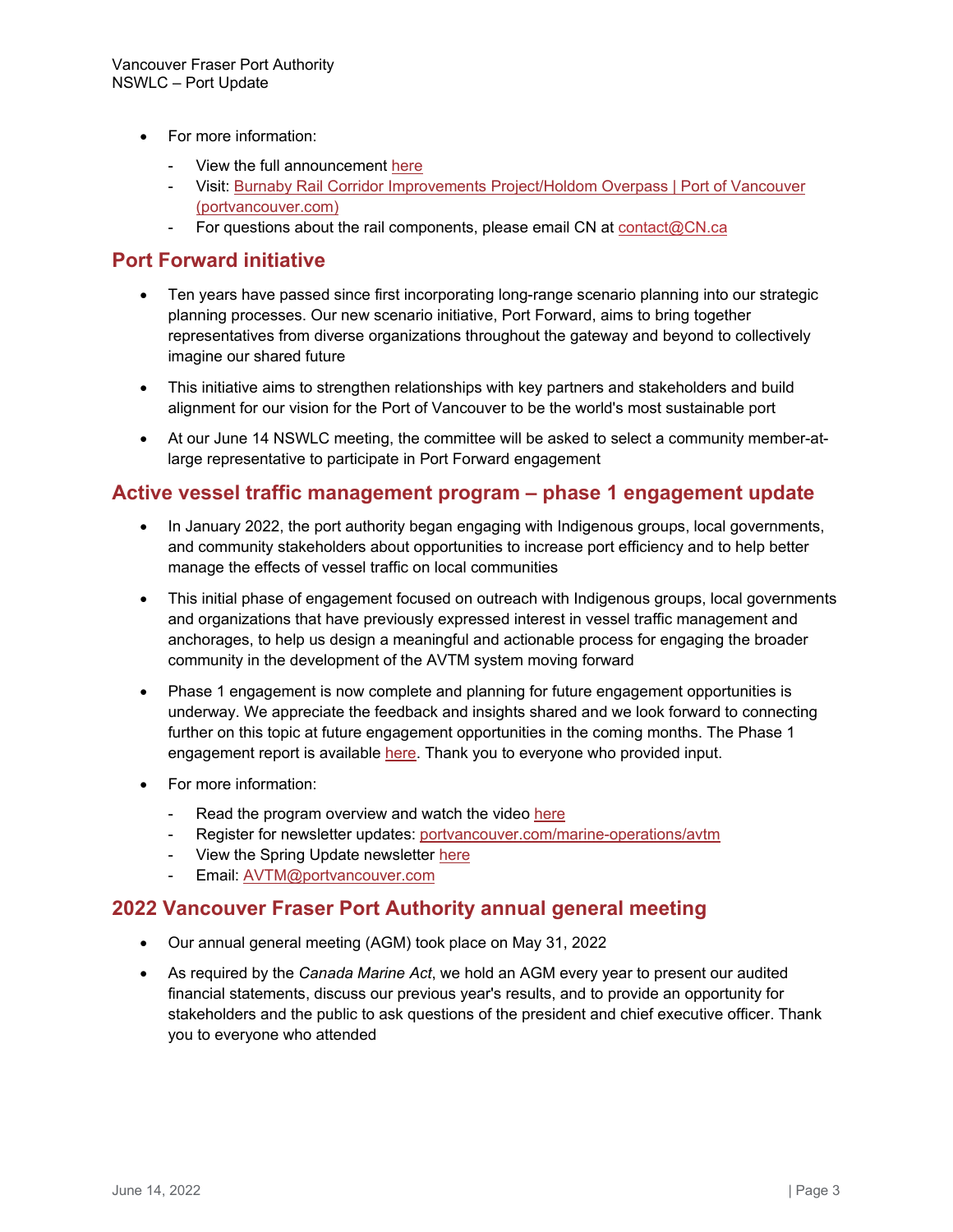# **Canada Together at Canada Place**

- We are returning to an in-person event for July 1 at Canada Place
- Now named Canada Together, the event has been planned collaboratively with representatives from the Musqueam, Squamish, and Tsleil-Waututh Nations. From programming to the name and theme itself, the details of the day were carefully considered to create a welcoming experience for all people who live in this country





• The gathering will feature a full day of festivities, great food, family fun, and performances. [Visit](https://www.canadaplace.ca/events/canada-together/)  [our website](https://www.canadaplace.ca/events/canada-together/) for updates, and please free to share with your networks!

# **Tenant-led/other projects**

# **Seaspan Vancouver Drydock Waterlot Expansion**

*Permit under review - Category C. Additional engagement period to take place (date TBC)*

• No new updates at this time

#### **Seaspan Ship Load-out Gravel Bed and Shoreline Protection**

#### *Permit amendment issued - Category C*

- In May 2022, amendment [PER No. 17-407-01](https://www.portvancouver.com/wp-content/uploads/2022/06/2022-05-31-WEB-COPY-Issued-Amendment-Seaspan-Ship-Load-out-Gravel-Bed-and-Shoreline-Protection-PP-17-407-01.pdf) was issued to Seaspan ULC. The amendment approved the request to extend the expiry for PER No. 17-407 – Ship Load-out Gravel Bed and Shoreline Protection, generally located at 10 Pemberton Avenue, District of North Vancouver, BC, British Columbia on federal lands and waters managed by the Vancouver Fraser Port Authority.
- Seaspan submitted an amendment request to extend the expiration date for the works approved under PER No. 17-407 to December 31, 2024. The permit holder requires additional time to finalize design specifications and to complete shoreline protection berm replacement. The scope of the project remains unchanged.

#### **Seaspan Outfitting Pier Extension**

#### *Permit issued - Category C*

- On October 22, 2021, a project permit was issued to Seaspan ULC to demolish, rebuild and extend an outfitting pier at the Vancouver Shipyards, located at 10 Pemberton Avenue, North Vancouver, British Columbia on federal lands and waters managed by the Vancouver Fraser Port Authority.
- The project was approved subject to [47 permit conditions](https://www.portvancouver.com/wp-content/uploads/2021/02/2021-10-22-WEB-COPY-Issued-Permit-and-Report-PP-20-034-Seaspan-Outfitting-Pier-Extension.pdf) that Seaspan ULC must meet to ensure the project does not result in significant adverse environmental effects.
- Construction commenced early June 2022 and is expected to conclude in early 2024. A construction notification was issued to the community in May and can be foun[d here.](https://www.portvancouver.com/wp-content/uploads/2021/02/ConstructionNotice_PER20-034_220504a-FINAL-May-6-2022.pdf)